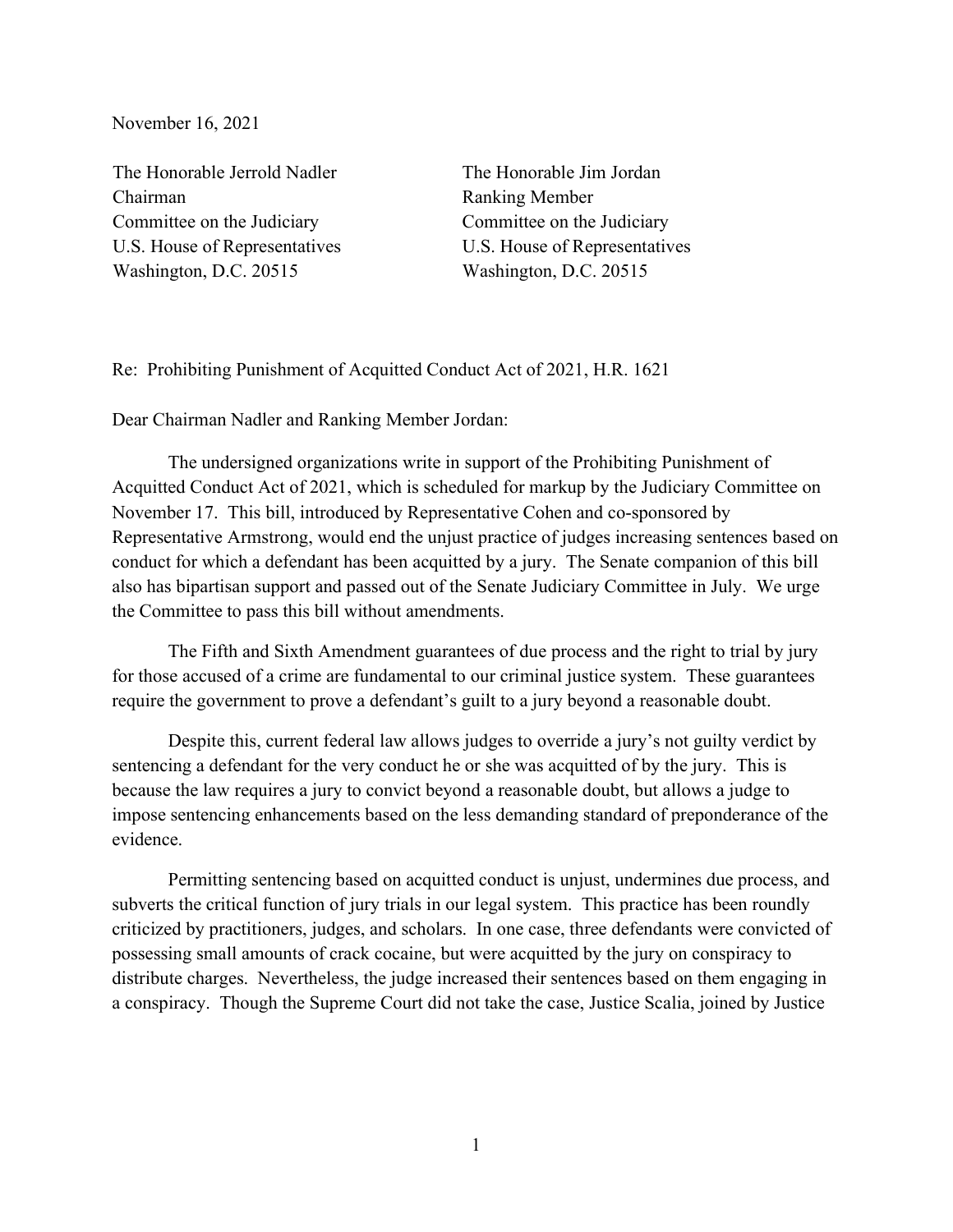Ginsburg and Justice Thomas, stated that the practice of sentencing based on acquitted conduct "has gone on long enough" and constituted a likely violation of the Sixth Amendment.<sup>1</sup>

 Allowing acquitted conduct to be considered in sentencing exacerbates the trial penalty, which is generally manifested in the significant difference in sentence between what a defendant receives via plea bargain and what his or her sentence would be if convicted at trial. This trial penalty has virtually eliminated the constitutional right to a trial in the federal system.<sup>2</sup> It also contributes to the possibility of innocent people pleading guilty, because they fear the long and harsh sentence they would receive if convicted at trial, even if the chance of conviction is remote. The crucial constitutional protection provided by the right to trial by jury is weakened when a defendant may be sentenced based on conduct even if he or she is acquitted of that very conduct by a jury. This contributes to coercive plea bargaining and to the trial penalty.

 This important bill would eliminate an unjust practice and would strengthen the protections our Constitution provides. We urge the Committee to approve it without amendments.

If you have further questions, feel free to contact Nathan Pysno of NACDL, at 202-465- 7627 or npysno@nacdl.org, or Shana-Tara O'Toole of the Due Process Institute, at 202-558- 6683 or Shana@idueprocess.org.

Respectfully,

National Association of Criminal Defense Lawyers

Due Process Institute

ALEC Action

American Civil Liberties Union

Americans for Prosperity

Americans for Tax Reform

Black Public Defender Association

<sup>2</sup> National Association of Criminal Defense Lawyers, The Trial Penalty: The Sixth Amendment Right to Trial on the Verge of Extinction and How to Save It (2018), http://www.nacdl.org/trialpenaltyreport.

 $1$  Jones v. United States, 135 S. Ct. 8, 9 (2014) (Scalia, J., dissenting from denial of certiorari).